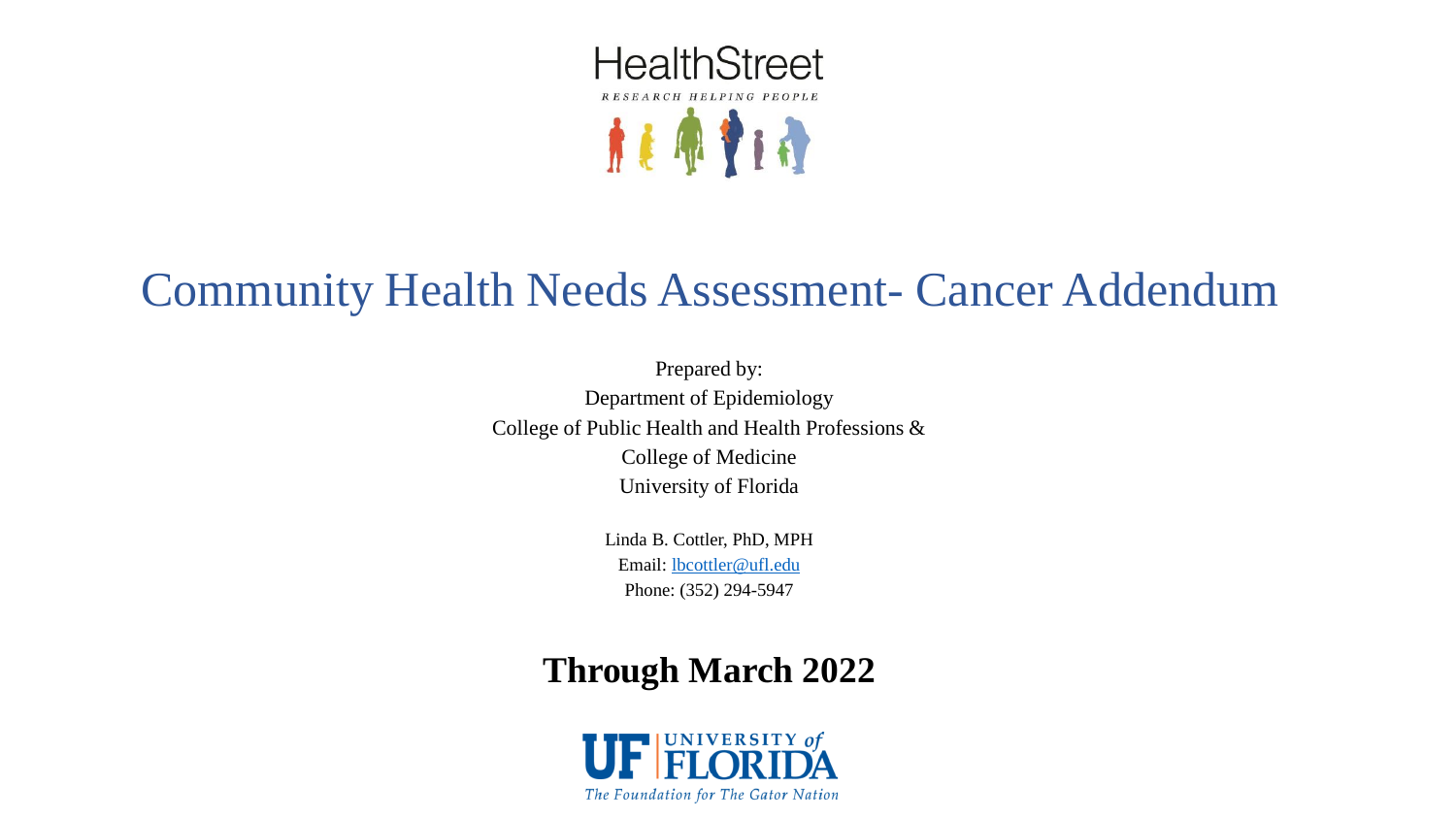## **Table of Contents**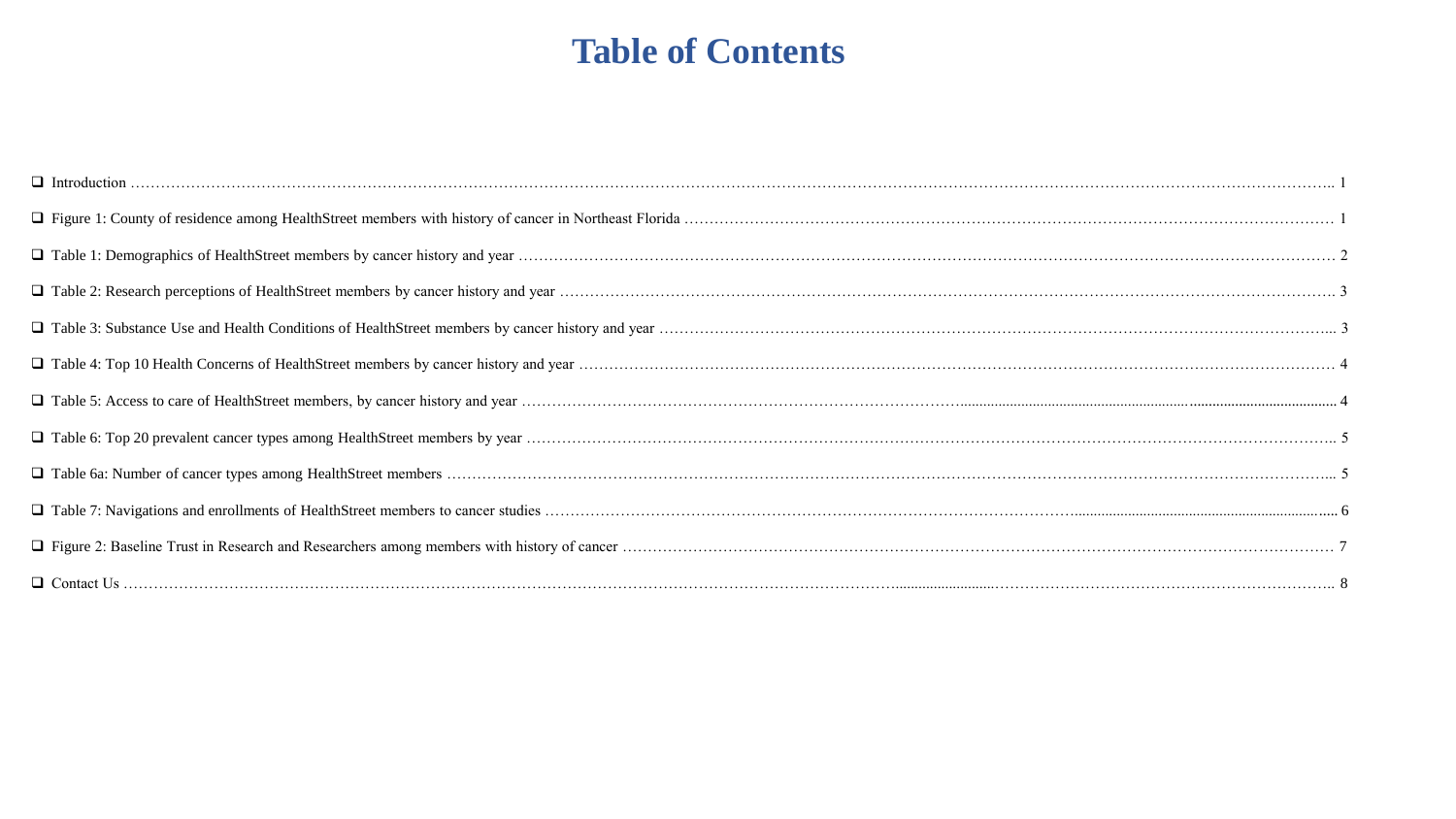#### **Introduction**

The following document is an addendum to the Community Health Needs Assessment (CHNA) and contains data on members of the HealthStreet cohort with a history of cancer.



Figure 1: County of residence among HealthStreet members with a history of cancer in Northeast Florida \* Exact sample size for Duval County \*\* Exact sample size for Alachua County

In addition, there is at least one HealthStreet member with a history of cancer in each of the counties: Bay, Calhoun, Citrus, Indian River, Osceola, Sumter, Volusia, and Walton, which are not contiguous with the counties on this map. There are also 5 HealthStreet members with history of cancer in Suwanee and 8 HealthStreet members with history of cancer in Miami-Dade.

1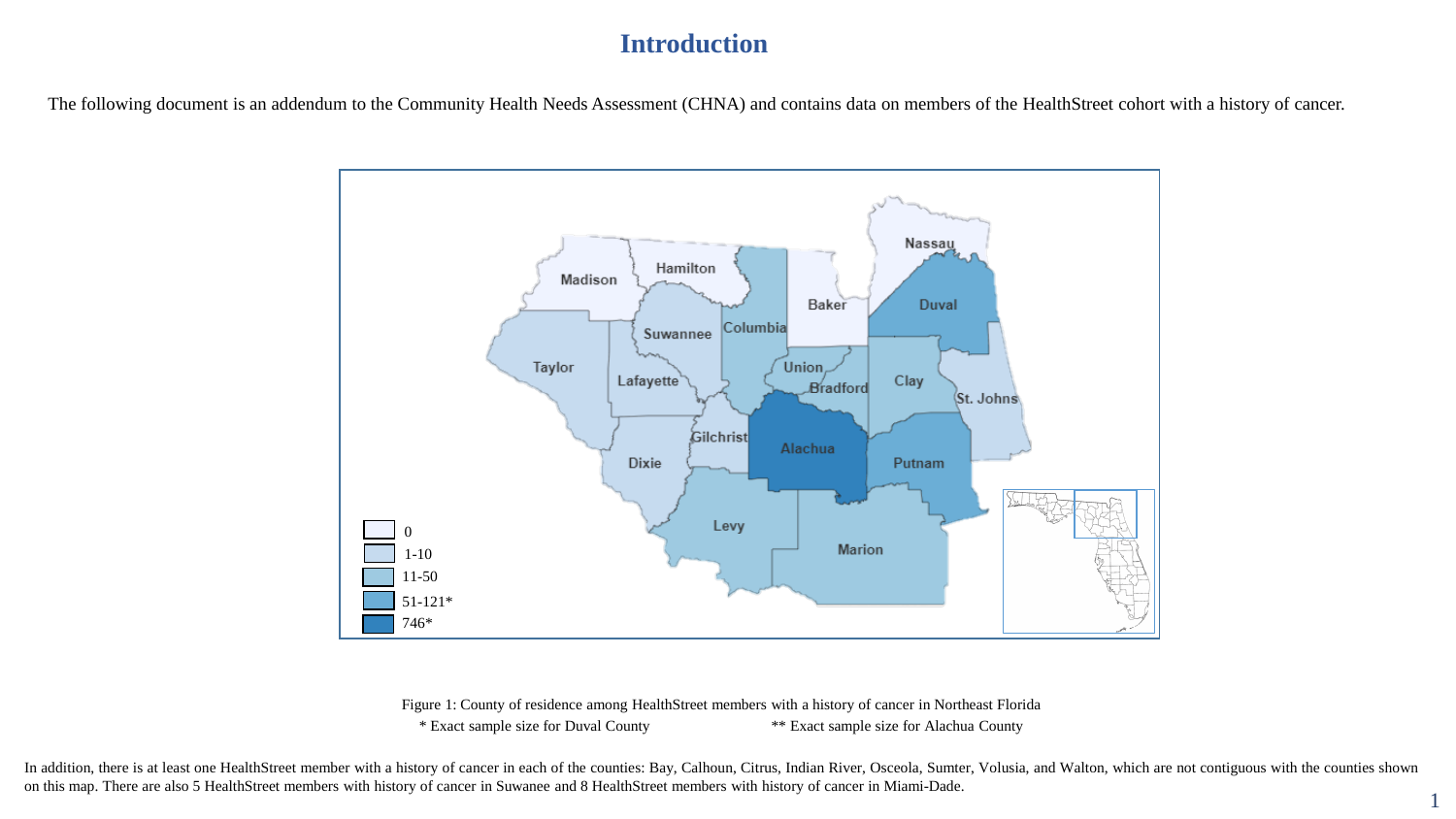Cancer Community Health Needs Assessment October 2011- March 2022

| Table 1: Demographics of HealthStreet members by Year of Intake |               |                   |             |                   |               |                   |               |                   |               |                   |               |                   |               |                   |               |                   |
|-----------------------------------------------------------------|---------------|-------------------|-------------|-------------------|---------------|-------------------|---------------|-------------------|---------------|-------------------|---------------|-------------------|---------------|-------------------|---------------|-------------------|
|                                                                 |               | 2011-2012         | 2013-2014   |                   | 2015-2016     |                   | 2017-2018     |                   | 2019-2020     |                   |               | 2021              |               | 2022              |               | <b>Total</b>      |
|                                                                 | <b>Cancer</b> | <b>Non Cancer</b> | Cancer      | <b>Non Cancer</b> | <b>Cancer</b> | <b>Non Cancer</b> | <b>Cancer</b> | <b>Non Cancer</b> | <b>Cancer</b> | <b>Non Cancer</b> | <b>Cancer</b> | <b>Non Cancer</b> | <b>Cancer</b> | <b>Non Cancer</b> | <b>Cancer</b> | <b>Non Cancer</b> |
|                                                                 | $n = 151$     | $n=2,308$         | $n = 222$   | $n = 2,878$       | $n = 297$     | $n=2,635$         | $n = 274$     | $n=2,219$         | $n = 154$     | $n = 853$         | $n=59$        | $n = 467$         | $n=16$        | $n = 162$         | $n = 1,173$   | $n=11,522$        |
| <b>Gender</b>                                                   |               |                   |             |                   |               |                   |               |                   |               |                   |               |                   |               |                   |               |                   |
| Female                                                          | 65.6%         | 52.8%             | 69.8%       | 55.8%             | 75.8%         | 63.3%             | 72.6%         | 62.2%             | 61.7%         | 57.4%             | 66.1%         | 62.1%             | 68.8%         | 59.9%             | 823 (70.2%)   | $6,750(58.6\%)$   |
| Male                                                            | 34.4%         | 47.1%             | 30.2%       | 44.2%             | 24.2%         | 36.5%             | 27.0%         | 37.3%             | 38.3%         | 42.1%             | 32.2%         | 36.0%             | 31.3%         | 38.3%             | 348 (29.7%)   | 4,735 (41.1%)     |
| <b>Average Age at Baseline</b>                                  |               |                   |             |                   |               |                   |               |                   |               |                   |               |                   |               |                   |               |                   |
| Female: Mean (SD)                                               | 52.1(14.3)    | 39.9 (15.4)       | 53.9(15.5)  | 41.1(15.4)        | 58.2 (12.5)   | 45.5(16.7)        | 59.8 (13.7)   | 45.6(17.6)        | 61.8(15.4)    | 48.4 (18.6)       | 61.6(13.4)    | 41.5(19.8)        | 60.6(13.7)    | 39.3 (19.6)       | 57.7(14.3)    | 43.4 (16.9)       |
| Male: Mean (SD)                                                 | 56.2(15.8)    | 39.9 (15.2)       | 59.0 (12.7) | 42.5(15.2)        | 62.7(9.4)     | 46.2(16.5)        | 64.3(12.0)    | 45.8 (17.0)       | 65.4(13.1)    | 49.3 (17.7)       | 67.2(12.5)    | 45.1(18.1)        | 62.4(17.6)    | 45.7(17.7)        | 62.1(12.9)    | 43.9(16.4)        |
| <b>Age Groups at Baseline</b>                                   |               |                   |             |                   |               |                   |               |                   |               |                   |               |                   |               |                   |               |                   |
| <18 years old                                                   | 0.7%          | 0.9%              | 0.0%        | 1.3%              | 0.0%          | 3.1%              | 0.0%          | 1.3%              | 0.0%          | $0.0\%$           | $0.0\%$       | 0.0%              | 0.0%          | $0.0\%$           | $1(0.1\%)$    | 169(1.5%)         |
| 18-25 years old                                                 | 3.3%          | 21.9%             | 2.7%        | 19.0%             | 0.3%          | 11.4%             | 1.1%          | 16.4%             | 1.3%          | 15.7%             | 0.0%          | 32.5%             | 0.0%          | 34.6%             | $17(1.4\%)$   | 2,057 (17.9%)     |
| 26-40 years old                                                 | 18.5%         | 30.4%             | 12.6%       | 27.1%             | 7.7%          | 22.8%             | 6.9%          | 23.9%             | 8.4%          | 20.6%             | 10.2%         | 16.5%             | 12.5%         | 16.0%             | 119 (10.1%)   | $2,894(25.1\%)$   |
| 41-59 years old                                                 | 39.7%         | 35.2%             | 44.1%       | 39.2%             | 37.4%         | 40.0%             | 34.7%         | 33.7%             | 22.1%         | 30.4%             | 25.4%         | 25.1%             | 25.0%         | 28.4%             | 417 (35.5%)   | 4,165 (36.1%)     |
| 60+ years old                                                   | 37.7%         | 11.4%             | 40.5%       | 13.4%             | 54.5%         | 22.5%             | 57.3%         | 24.7%             | 68.2%         | 33.3%             | 64.4%         | 25.9%             | 62.5%         | 21.0%             | 619 (52.8%)   | 2,227 (19.3%)     |
| <b>Race/Ethinicity</b>                                          |               |                   |             |                   |               |                   |               |                   |               |                   |               |                   |               |                   |               |                   |
| Asian                                                           | 1.3%          | 1.9%              | 0.0%        | 0.9%              | 1.3%          | 0.9%              | 0.0%          | 1.8%              | 0.6%          | 1.4%              | 0.0%          | 4.1%              | 0.0%          | 1.9%              | $7(0.6\%)$    | $168(1.5\%)$      |
| African-American                                                | 42.4%         | 65.5%             | 35.6%       | 64.0%             | 29.6%         | 61.9%             | 26.3%         | 47.4%             | 15.6%         | 34.9%             | 18.6%         | 29.3%             | 6.3%          | 27.8%             | 339 (28.9%)   | 6,516 (56.6%)     |
| White                                                           | 47.0%         | 26.9%             | 58.6%       | 28.9%             | 65.0%         | 33.1%             | 68.6%         | 44.2%             | 79.2%         | 56.0%             | 76.3%         | 54.4%             | 87.5%         | 53.7%             | 763 (65.0%)   | 4,122 (35.8%)     |
| Other                                                           | 9.3%          | 5.5%              | 5.0%        | 6.2%              | 4.0%          | 4.1%              | 5.1%          | 6.5%              | 4.5%          | 7.6%              | 5.1%          | 11.8%             | 0.0%          | 14.8%             | $61(5.2\%)$   | 699 (6.1%)        |
| Latino/Hispanic *                                               | 4.6%          | 4.9%              | 2.3%        | 5.5%              | 6.7%          | 7.1%              | 3.3%          | 9.6%              | 5.8%          | 8.8%              | 5.1%          | 15.2%             | 6.3%          | 15.4%             | 54 (4.6%)     | 842 (7.3%)        |
| <b>Marital Status</b>                                           |               |                   |             |                   |               |                   |               |                   |               |                   |               |                   |               |                   |               |                   |
| Never Married                                                   | 27.2%         | 54.2%             | 23.4%       | 52.6%             | 18.2%         | 45.6%             | 17.2%         | 43.7%             | 12.3%         | 41.1%             | 20.3%         | 55.9%             | 0.0%          | 13.6%             | 225 (19.2%)   | 5,569 (48.3%)     |
| Married                                                         | 35.8%         | 20.9%             | 21.6%       | 17.5%             | 33.0%         | 20.9%             | 31.4%         | 22.6%             | 39.0%         | 20.5%             | 28.8%         | 19.7%             | 25.0%         | 3.7%              | 367 (31.3%)   | 2,312 (20.1%)     |
| Divorced/Separated/Widowed                                      | 37.1%         | 24.7%             | 55.0%       | 29.6%             | 48.1%         | 33.2%             | 50.7%         | 33.2%             | 48.7%         | 38.1%             | 50.8%         | 24.2%             | 12.5%         | 6.2%              | 567 (48.3%)   | 3,483 (30.2%)     |
| <b>BMI</b>                                                      |               |                   |             |                   |               |                   |               |                   |               |                   |               |                   |               |                   |               |                   |
| Female: Mean (SD)                                               | 31.1(8.6)     | 30.7(8.1)         | 29.7(8.7)   | 30.5(8.4)         | 29.3(8.3)     | 30.5(8.2)         | 28.5(7.5)     | 30.5(8.5)         | 29.2(8.6)     | 29.6(8.0)         | 29.0(6.2)     | 27.7(7.5)         | 27.4(6.1)     | 28.8(8.2)         | 29.4(8.2)     | 30.3(8.3)         |
| Male: Mean (SD)                                                 | 27.1(5.2)     | 27.9(6.2)         | 27.6(4.9)   | 27.3(6.1)         | 28.4(5.6)     | 27.8(6.5)         | 28.6(5.9)     | 28.0(6.3)         | 28.6(5.2)     | 27.7(5.8)         | 26.0(3.6)     | 27.1(6.3)         | 29.8(6.8)     | 27.2(5.8)         | 28.0(5.4)     | 27.7(6.2)         |
| <b>Trust in Research</b>                                        | NA            | NA                | 7.9(1.9)    | 7.6(2.1)          | 7.7(1.9)      | 7.2(2.1)          | 7.6(2.0)      | 7.2(2.0)          | 7.5(2.1)      | 7.5(2.1)          | 8.1(1.9)      | 8.1(1.7)          | 8.7(1.0)      | 7.8(1.9)          | 7.7(1.9)      | 7.3(2.0)          |
| Trust in Researchers                                            | NA            | NA                | 8.1(1.9)    | 7.5(2.0)          | 7.6(2.0)      | 7.1(2.1)          | 7.5(2.0)      | 7.1(2.1)          | 7.7(2.0)      | 7.3(2.2)          | 7.9(1.8)      | 7.9(1.8)          | 8.1(1.5)      | 7.7(1.9)          | 7.7(1.9)      | 7.2(2.1)          |
| 12+ years of education                                          | 78.8%         | 76.9%             | 82.9%       | 78.1%             | 88.9%         | 79.2%             | 86.9%         | 82.8%             | 87.0%         | 82.3%             | 96.6%         | 89.5%             | 87.5%         | 88.9%             | 1010 (86.1%)  | 9,211 (79.9%)     |
| Currently Employed                                              | 30.5%         | 37.8%             | 23.9%       | 34.2%             | 22.6%         | 33.7%             | 26.3%         | 38.9%             | 18.2%         | 34.0%             | 30.5%         | 41.1%             | 37.5%         | 43.2%             | 290 (24.7%)   | 4,161 (36.1%)     |
| <b>Veteran Status</b>                                           | 15.2%         | 8.9%              | 13.1%       | 9.2%              | 13.1%         | 9.6%              | 14.6%         | 11.7%             | 19.5%         | 13.8%             | 15.3%         | 6.4%              | 6.3%          | 0.6%              | 171 (14.6%)   | 1,131 (9.8%)      |
| Household Size: Mean (SD)                                       | 3.2(2.3)      | 3.4(3.4)          | 2.6(2.5)    | 3.1(2.9)          | 2.5(2.0)      | 2.9(2.3)          | 2.6(3.3)      | 2.8(2.5)          | 2.4(4.0)      | 2.7(3.3)          | 2.4(2.7)      | 2.6(1.4)          | 2.2(1.0)      | 2.5(1.5)          | 2.6(2.8)      | 3.0(2.8)          |
| Food Insecure (not enough money to buy<br>food)                 | 52.3%         | 44.6%             | 46.4%       | 47.1%             | 44.4%         | 48.7%             | 38.0%         | 44.4%             | 35.7%         | 50.5%             | 35.6%         | 35.5%             | 43.8%         | 45.1%             | 501 (42.7%)   | 5,325 (46.2%)     |
| Pets (cat or dog)                                               | <b>NA</b>     | <b>NA</b>         | <b>NA</b>   | NA                | <b>NA</b>     | <b>NA</b>         | 56.6%         | 39.2%             | 27.9%         | 27.2%             | NA            | NA                | <b>NA</b>     | NA                | 368 (48.2%)   | 2,028 (31.8%)     |
| Uses social media or text messaging                             | 45.0%         | 63.3%             | 70.3%       | 76.4%             | 80.8%         | 85.4%             | 81.0%         | 87.3%             | 81.2%         | 87.1%             | 93.2%         | 93.1%             | 37.5%         | 22.2%             | 872 (74.3%)   | 9,062 (78.6%)     |
| Stress**                                                        | <b>NA</b>     | <b>NA</b>         | <b>NA</b>   | NA                | <b>NA</b>     | <b>NA</b>         | <b>NA</b>     | <b>NA</b>         | <b>NA</b>     | <b>NA</b>         | NA            | <b>NA</b>         | 4.7(3.1)      | 5.2(2.9)          | 4.7(3.1)      | 5.3(2.9)          |
| Loneliness**                                                    | <b>NA</b>     | <b>NA</b>         | NA          | NA                | <b>NA</b>     | <b>NA</b>         | NA            | <b>NA</b>         | 3.4(2.8)      | 3.9(5.4)          | 3.5(2.8)      | 4.5(9.2)          | 3.7(3.5)      | 3.6(2.8)          | 3.5(2.8)      | 4.1(7.1)          |

\*Latino/Hispanic is not mutually exclusive with other races.

\*\* Loneliness on a scale of 1-10, where 1 is "Not At All Lonely" and 10 is "Completely Lonely"; Stress on a scale of 1-10, where 1 is "Not At All Stressed" and 10 is "Completely Stressed"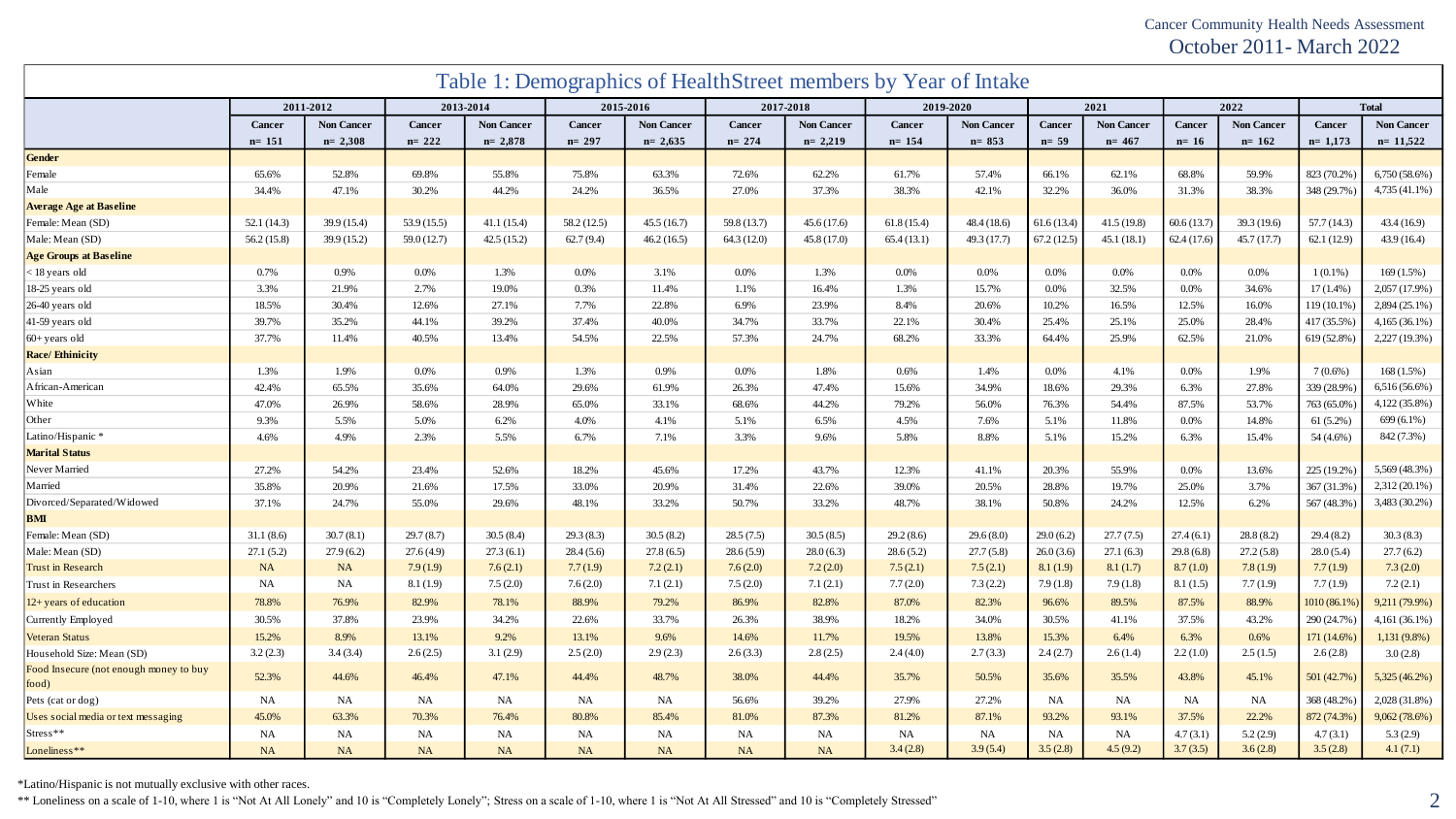|                                        | Table 2: Access to care reported by HealthStreet members by Year of Intake |                   |           |                   |           |                   |           |                   |               |                   |               |                   |        |                   |               |                   |
|----------------------------------------|----------------------------------------------------------------------------|-------------------|-----------|-------------------|-----------|-------------------|-----------|-------------------|---------------|-------------------|---------------|-------------------|--------|-------------------|---------------|-------------------|
|                                        | 2011-2012                                                                  |                   | 2013-2014 |                   | 2015-2016 |                   | 2017-2018 |                   | 2019-2020     |                   | 2021          |                   | 2022   |                   | <b>Total</b>  |                   |
|                                        | Cancer                                                                     | <b>Non Cancer</b> | Cancer    | <b>Non Cancer</b> | Cancer    | <b>Non Cancer</b> | Cancer    | <b>Non Cancer</b> | <b>Cancer</b> | <b>Non Cancer</b> | <b>Cancer</b> | <b>Non Cancer</b> | Cancer | <b>Non Cancer</b> | Cancer        | <b>Non Cancer</b> |
|                                        | $n = 151$                                                                  | $n = 2,308$       | $n = 222$ | $n = 2,878$       | $n = 297$ | $n = 2,635$       | $n = 274$ | $n = 2.219$       | $n = 154$     | $n = 853$         | $n=59$        | $n = 467$         | $n=16$ | $n=162$           | $n=1,173$     | $n=11,522$        |
| No doctor visit within past 12 months  | 13.2%                                                                      | 40.3%             | 18.5%     | 36.2%             | 7.4%      | 29.6%             | 1.7%      | 24.0%             | 11.7%         | 23.8%             | 8.5%          | 27.8%             | 12.5%  | 32.1%             | 129 (11.0%)   | 3,669 (31.8%)     |
| No physical exam within past 12 months | 24.5%                                                                      | 34.2%             | 26.6%     | 38.2%             | 15.2%     | 31.5%             | 15.3%     | 26.9%             | 22.1%         | 33.4%             | 23.7%         | 34.7%             | 18.8%  | 35.2%             | $234(19.9\%)$ | 3,820 (33.2%)     |

| Table 3: Research Perceptions of HealthStreet members by Year of Intake |           |                   |               |                   |               |                   |               |                   |           |                   |               |                   |               |                   |               |                   |
|-------------------------------------------------------------------------|-----------|-------------------|---------------|-------------------|---------------|-------------------|---------------|-------------------|-----------|-------------------|---------------|-------------------|---------------|-------------------|---------------|-------------------|
|                                                                         |           | 2011-2012         | 2013-2014     |                   | 2015-2016     |                   | 2017-2018     |                   | 2019-2020 |                   | 2021          |                   | 2022          |                   | <b>Total</b>  |                   |
|                                                                         | Cancer    | <b>Non Cancer</b> | <b>Cancer</b> | <b>Non Cancer</b> | <b>Cancer</b> | <b>Non Cancer</b> | <b>Cancer</b> | <b>Non Cancer</b> | Cancer    | <b>Non Cancer</b> | <b>Cancer</b> | <b>Non Cancer</b> | <b>Cancer</b> | <b>Non Cancer</b> | Cancer        | <b>Non Cancer</b> |
|                                                                         | $n = 151$ | $n = 2,308$       | $n = 222$     | $n = 2,878$       | $n = 297$     | $n=2,635$         | $n = 274$     | $n=2,219$         | $n = 154$ | $n = 853$         | $n=59$        | $n = 467$         | $n=16$        | $n = 162$         | $n=1,173$     | $n=11,522$        |
| Ever been in a health research study                                    | 27.8%     | 13.3%             | 31.1%         | 16.1%             | 39.1%         | 19.8%             | 29.9%         | 19.5%             | 28.6%     | 18.8%             | 33.9%         | 32.3%             | 43.8%         | 33.3%             | 380 (32.4%)   | 2,092 (18.2%)     |
| Interested in participating in research                                 | 92.7%     | 87.3%             | 95.5%         | 94.6%             | 97.0%         | 95.9%             | 95.6%         | 92.3%             | 90.9%     | 95.8%             | 100.0%        | 97.2%             | 93.8%         | 97.5%             | 1,116 (95.1%) | 10,741 (93.2%)    |
| Would you volunteer for a health research study:                        |           |                   |               |                   |               |                   |               |                   |           |                   |               |                   |               |                   |               |                   |
| That only asked questions about your health                             | 92.1%     | 91.2%             | 94.6%         | 93.8%             | 96.6%         | 95.3%             | 96.0%         | 93.2%             | 94.8%     | 96.4%             | 96.6%         | 96.4%             | 100.0%        | 96.9%             | 1,118 (95.3%) | 10,810 (93.8%)    |
| If researchers wanted to see your medical records                       | 83.4%     | 82.5%             | 90.1%         | 86.6%             | 92.6%         | 88.9%             | 91.6%         | 84.9%             | 88.3%     | 91.4%             | 93.2%         | 89.7%             | 100.0%        | 92.0%             | 1059 (90.3%)  | 9,970 (86.5%)     |
| If you had to give a blood sample                                       | 88.7%     | 81.3%             | 90.5%         | 84.4%             | 94.9%         | 86.9%             | 93.4%         | 84.7%             | 89.6%     | 88.6%             | 98.3%         | 88.7%             | 100.0%        | 90.7%             | 1085 (92.5%)  | 9,789 (85.0%)     |
| If you were asked to give a sample for genetic<br>studies               | 86.1%     | 80.8%             | 91.9%         | 83.2%             | 93.3%         | 88.4%             | 93.8%         | 85.8%             | 88.3%     | 88.7%             | 93.2%         | 89.3%             | 100.0%        | 88.9%             | 1075 (91.6%)  | 9,812 (85.2%)     |
| If you might have to take medicine                                      | 66.2%     | 53.8%             | 72.5%         | 62.2%             | 71.7%         | 64.7%             | 63.1%         | 54.8%             | 51.9%     | 58.1%             | 50.8%         | 59.3%             | 56.3%         | 61.7%             | 766 (65.3%)   | $6,825(59.2\%)$   |
| If you didn't get paid                                                  | 86.1%     | 73.4%             | 86.0%         | 78.1%             | 88.6%         | 80.9%             | 81.8%         | 72.9%             | 78.6%     | 80.0%             | 79.7%         | 72.8%             | 87.5%         | 71.6%             | 990 (84.4%)   | 8,828 (76.6%)     |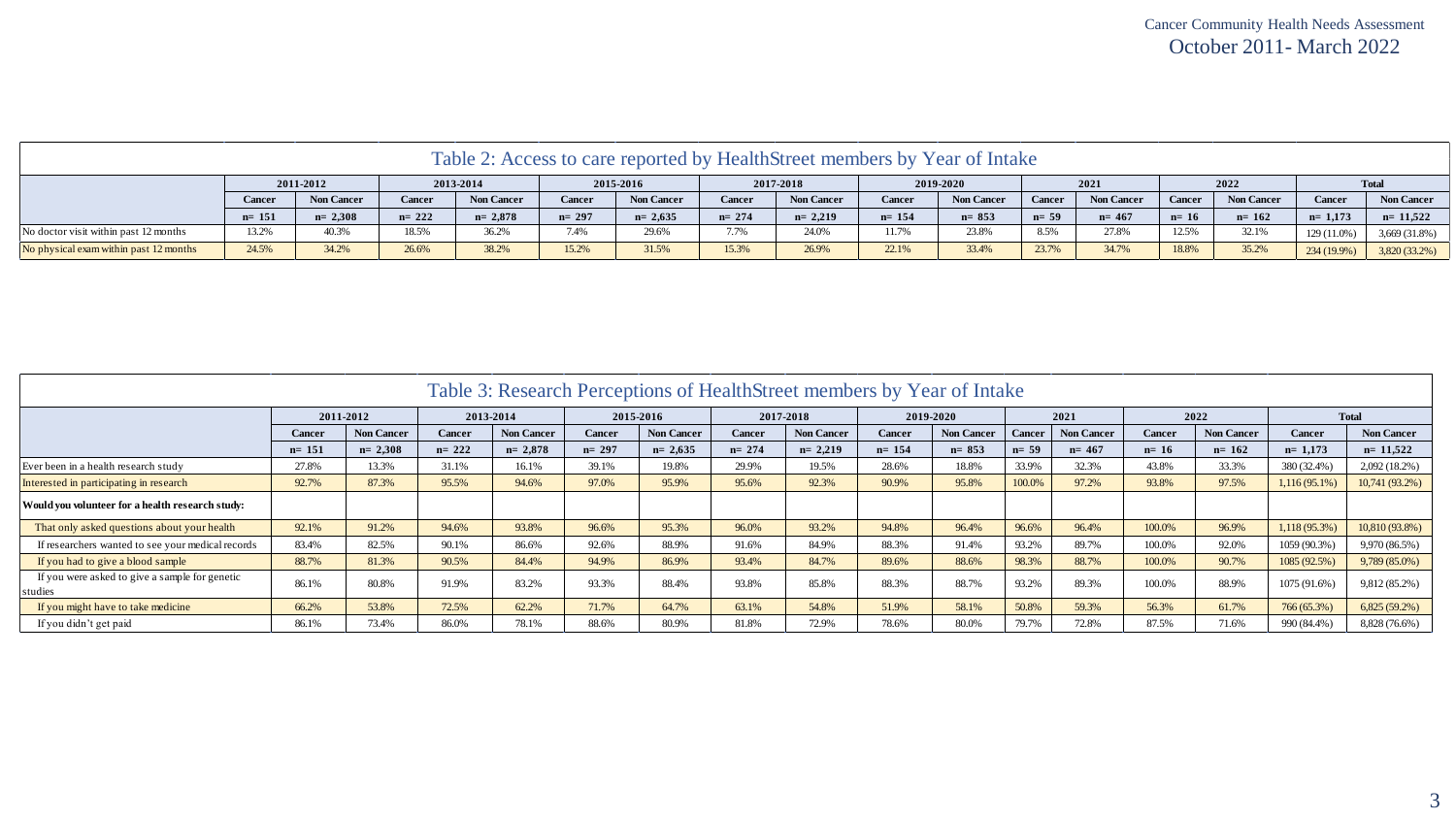Cancer Community Health Needs Assessment October 2011- March 2022

| Table 4: Substance Use trends of HealthStreet members by Year of Intake                                  |               |                   |               |                   |               |                   |               |                   |               |            |                 |            |               |                   |               |                             |
|----------------------------------------------------------------------------------------------------------|---------------|-------------------|---------------|-------------------|---------------|-------------------|---------------|-------------------|---------------|------------|-----------------|------------|---------------|-------------------|---------------|-----------------------------|
|                                                                                                          |               | 2011-2012         |               | 2013-2014         |               | 2015-2016         |               | 2017-2018         |               | 2019-2020  |                 | 2021       | 2022          |                   | <b>Total</b>  |                             |
|                                                                                                          | <b>Cancer</b> | <b>Non Cancer</b> | <b>Cancer</b> | <b>Non Cancer</b> | <b>Cancer</b> | <b>Non Cancer</b> | <b>Cancer</b> | <b>Non Cancer</b> | <b>Cancer</b> | Non Cancer | <b>Cancer</b> ' | Non Cancer | <b>Cancer</b> | <b>Non Cancer</b> | Cancer        | <b>Non Cancer</b>           |
|                                                                                                          | $n = 151$     | $n = 2,308$       | $n = 222$     | $n = 2,878$       | $n = 297$     | $n = 2,635$       | $n = 274$     | $n=2,219$         | $n = 154$     | $n = 853$  | $n=59$          | $n = 467$  | $n=16$        | $n = 162$         | $n=1,173$     | $n=11,522$                  |
| <b>Alcohol:</b> More than (men: 4,<br>women: 3) alcoholic drinks in a<br>single day, in the last 30 days | 12.6%         | 26.0%             | 17.1%         | 24.6%             | 19.2%         | 21.5%             | 15.0%         | 24.8%             | 11.7%         | 25.0%      | 11.9%           | 30.0%      | 37.5%         | 32.7%             |               | $186(15.9\%)$ 2,832 (24.6%) |
| <b>Marijuana</b>                                                                                         |               |                   |               |                   |               |                   |               |                   |               |            |                 |            |               |                   |               |                             |
| Never                                                                                                    | 51.0%         | 53.9%             | 44.1%         | 48.6%             | 49.8%         | 52.4%             | 47.1%         | 44.1%             | 50.6%         | 37.7%      | 39.0%           | 40.5%      | 31.3%         | 38.3%             | 558 (47.6%)   | $5,576(48.4\%)$             |
| Past user                                                                                                | 36.4%         | 27.6%             | 44.1%         | 33.6%             | 39.7%         | 33.4%             | 38.3%         | 35.6%             | 36.4%         | 37.3%      | 49.2%           | 34.0%      | 31.3%         | 34.0%             | 466 (39.7%)   | 3,806 (33.0%)               |
| Current user (past 30 days)                                                                              | 12.6%         | 18.2%             | 11.7%         | 17.7%             | 10.4%         | 13.9%             | 14.2%         | 19.7%             | 13.0%         | 24.4%      | 11.9%           | 25.1%      | 37.5%         | 27.8%             | 148 (12.6%)   | $2,101(18.2\%)$             |
| <b>Prescription pain medication</b>                                                                      |               |                   |               |                   |               |                   |               |                   |               |            |                 |            |               |                   |               |                             |
| Never                                                                                                    | 36.4%         | 58.7%             | 25.2%         | 51.7%             | 22.2%         | 47.6%             | 30.3%         | 47.2%             | 30.5%         | 39.0%      | 28.8%           | 45.4%      | 6.3%          | 44.4%             | 325 (27.7%)   | $5,759(50.0\%)$             |
| Past user                                                                                                | 35.8%         | 29.5%             | 51.4%         | 34.6%             | 56.2%         | 38.3%             | 47.8%         | 40.8%             | 51.9%         | 49.7%      | 61.0%           | 45.8%      | 75.0%         | 49.4%             | 594 (50.6%)   | 4,309 (37.4%)               |
| Current user (past 30 days)                                                                              | 26.5%         | 11.4%             | 23.4%         | 13.2%             | 21.5%         | 13.7%             | 21.2%         | 11.3%             | 15.6%         | 10.2%      | 10.2%           | 8.4%       | 18.8%         | 6.2%              | $247(21.1\%)$ | $1,392(12.1\%)$             |
| Sleep Conditions (insomnia,<br>narcolepsy, sleep apnea, sleep<br>walking and other)                      | 42.4%         | 26.6%             | 51.8%         | 31.4%             | 52.9%         | 34.7%             | 56.2%         | 39.6%             | 53.9%         | 47.8%      | 57.6%           | 47.8%      | 68.8%         | 45.7%             |               | 618 (52.7%) 4,017 (34.9%)   |

|  | Table 5: Top Health Concerns of HealthStreet Members by Year of Intake |  |
|--|------------------------------------------------------------------------|--|
|--|------------------------------------------------------------------------|--|

|                          | 2011-2012     |                   | 2013-2014     |                   | 2015-2016 |                   | 2017-2018 |                   | 2019-2020     |                   | 2021          |                   | 2022   |                   | <b>Total</b>   |                             |
|--------------------------|---------------|-------------------|---------------|-------------------|-----------|-------------------|-----------|-------------------|---------------|-------------------|---------------|-------------------|--------|-------------------|----------------|-----------------------------|
|                          | <b>Cancer</b> | <b>Non Cancer</b> | <b>Cancer</b> | <b>Non Cancer</b> | Cancer    | <b>Non Cancer</b> | Cancer    | <b>Non Cancer</b> | <b>Cancer</b> | <b>Non Cancer</b> | <b>Cancer</b> | <b>Non Cancer</b> | Cancer | <b>Non Cancer</b> | <b>Cancer</b>  | <b>Non Cancer</b>           |
|                          | $n = 143$     | $n = 2,025$       | $n = 219$     | $n=2,665$         | $n = 291$ | $n = 2,471$       | $n = 258$ | $n = 2,000$       | $n = 149$     | $n = 799$         | $n = 58$      | $n = 433$         | $n=14$ | $n = 152$         | 1,132<br>$n=1$ | $n=10,545$                  |
| Hypertension             | 35.0%         | 34.5%             | 26.5%         | 29.7%             | 25.4%     | 30.3%             | 15.5%     | 25.4%             | 12.1%         | 24.0%             | 13.8%         | 15.0%             | 14.3%  | 19.7%             | $250(22.1\%)$  | $3,033(28.8\%)$             |
| <b>Diabetes</b>          | 20.3%         | 22.6%             | 18.3%         | 21.3%             | 18.2%     | 22.4%             | 17.4%     | 21.8%             | 16.1%         | 17.4%             | 6.9%          | 14.8%             | 7.1%   | 16.4%             | 195 (17.2%)    | $\vert 2,242(21.3\%)$       |
| Muscle and Bone Problems | 11.2%         | 17.5%             | 29.2%         | 18.5%             | 20.3%     | 22.0%             | 26.7%     | 20.6%             | 24.2%         | 23.5%             | 24.1%         | 23.1%             | 14.3%  | 19.7%             | 260 (23.0%)    | $2,120(20.1\%)$             |
| <b>Weight Problems</b>   | 7.0%          | 16.5%             | 10.0%         | 16.7%             | 14.1%     | 15.5%             | 13.6%     | 19.4%             | 14.8%         | 15.1%             | 19.0%         | 13.9%             | 28.6%  | 9.9%              | 145 (12.8%)    | $1,747(16.6\%)$             |
| <b>Heart Problems</b>    | 14.0%         | 13.3%             | 14.2%         | 18.3%             | 8.2%      | 16.2%             | 5.8%      | 9.3%              | 13.4%         | 14.3%             | 8.6%          | 9.5%              | 21.4%  | 13.2%             | $118(10.4\%)$  | $1,518(14.4\%)$             |
| Cancer                   | 37.1%         | 14.4%             | 32.0%         | 14.4%             | 40.2%     | 11.2%             | 36.0%     | 9.4%              | 27.5%         | 6.6%              | 25.9%         | 8.8%              | 28.6%  | 4.6%              | 393 (34.7%)    | 1,237(11.7%)                |
| Oral Health              | 17.5%         | 16.1%             | 17.4%         | 12.3%             | 15.5%     | 13.8%             | 12.0%     | 15.7%             | 21.5%         | 14.9%             | 17.2%         | 14.1%             | 21.4%  | 19.1%             | $184(16.3\%)$  | $1,518(14.4\%)$             |
| <b>Mental Health</b>     | 9.1%          | 8.5%              | 8.7%          | 13.4%             | 13.1%     | 13.7%             | 10.1%     | 18.7%             | 12.1%         | 17.0%             | 8.6%          | 24.0%             | 14.3%  | 21.1%             |                | $121(10.7\%)$ 1,511 (14.3%) |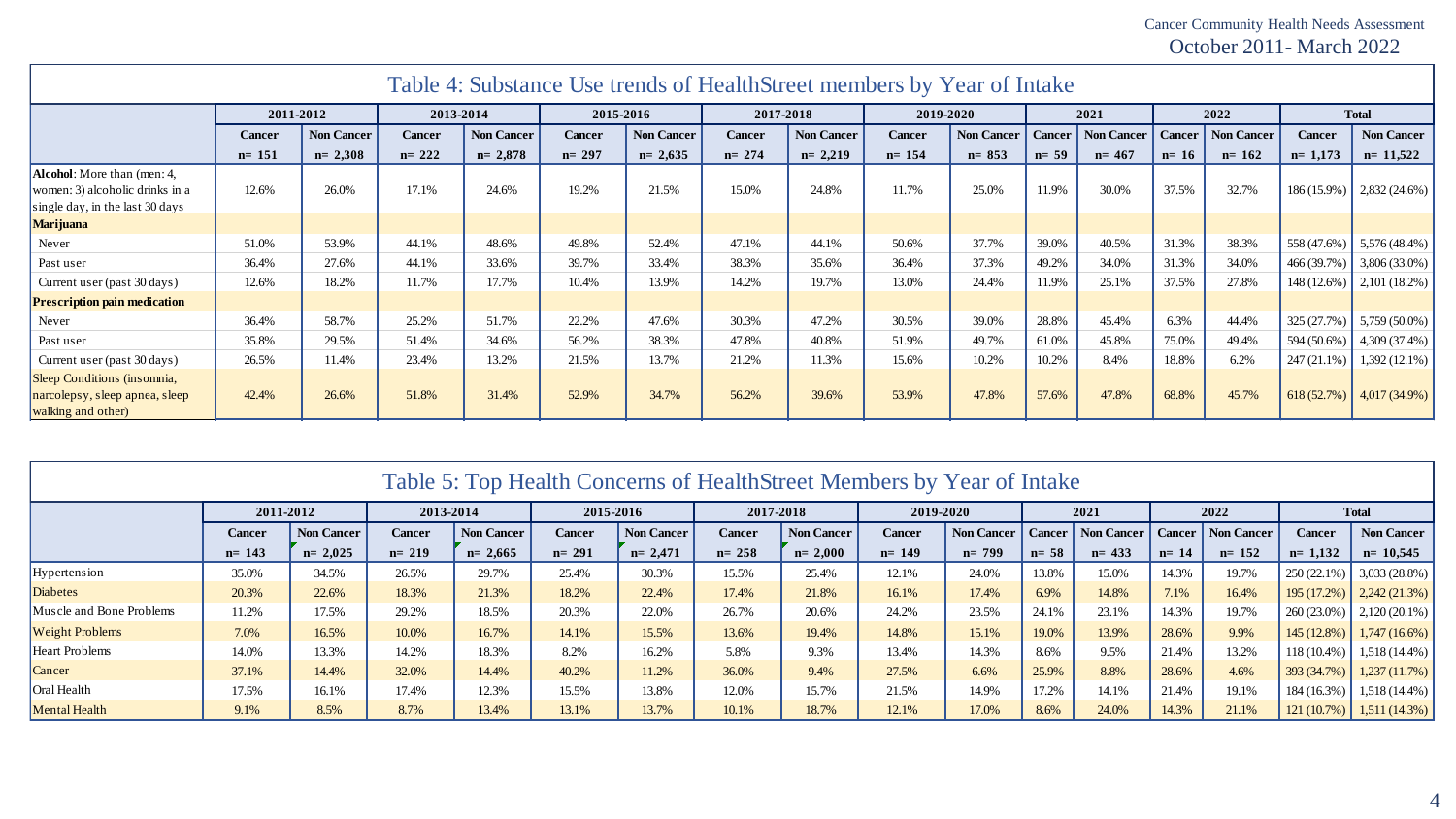|                   |           |           | 2011-2012 2013-2014 2015-2016 2017-2018 2019-2020 |           |           | 2021   | 2022   | <b>Total</b> |
|-------------------|-----------|-----------|---------------------------------------------------|-----------|-----------|--------|--------|--------------|
|                   | $n = 151$ | $n = 222$ | $n = 297$                                         | $n = 274$ | $n = 154$ | $n=45$ | $n=16$ | $n=1,114$    |
| <b>Skin</b>       | 25.8%     | 27.0%     | 31.0%                                             | 36.9%     | 41.6%     | 46.7%  | 56.3%  | 386 (34.6%)  |
| <b>Breast</b>     | 17.9%     | 15.3%     | 23.2%                                             | 16.1%     | 18.2%     | 20.0%  | 6.3%   | 212 (19.0%)  |
| <b>Cervical</b>   | 17.9%     | 18.5%     | 9.1%                                              | 9.9%      | 9.1%      | 20.0%  | 6.3%   | 146 (13.1%)  |
| <b>Prostate</b>   | 9.3%      | 9.0%      | 8.1%                                              | 7.7%      | 9.7%      | 6.7%   | 12.5%  | 99 (8.9%)    |
| <b>Colorectal</b> | 2.6%      | 7.2%      | 7.4%                                              | 5.8%      | 5.2%      | 11.1%  | 0.0%   | 71 (6.4%)    |
| <b>Uterine</b>    | 2.0%      | 2.7%      | 4.7%                                              | 4.7%      | 4.5%      | 11.1%  | 6.3%   | 49 (4.4%)    |
| Ovarian           | 1.3%      | 4.1%      | 4.0%                                              | 6.2%      | 2.6%      | 4.4%   | 6.3%   | 47 (4.2%)    |
| Lung              | 2.0%      | 3.6%      | 3.0%                                              | 4.4%      | 1.9%      | 4.4%   | 0.0%   | $37(3.3\%)$  |
| Lymphoma          | 3.3%      | 3.6%      | 3.0%                                              | 4.4%      | 1.9%      | 0.0%   | 0.0%   | 37 (3.3%)    |
| <b>Thyroid</b>    | 1.3%      | 1.8%      | 2.4%                                              | 1.8%      | 1.3%      | 4.4%   | 12.5%  | $24(2.2\%)$  |
| <b>Kidney</b>     | 3.3%      | 0.5%      | 2.7%                                              | 1.5%      | 0.6%      | 0.0%   | 0.0%   | $19(1.7\%)$  |
| <b>Bladder</b>    | 1.3%      | 2.3%      | 2.4%                                              | 1.1%      | 0.0%      | 0.0%   | 0.0%   | $17(1.5\%)$  |
| <b>Stomach</b>    | 1.3%      | 0.7%      | 3.3%                                              | 2.6%      | 0.7%      | 0.7%   | 6.3%   | $14(1.3\%)$  |
| <b>Brain</b>      | 0.7%      | 1.4%      | 1.0%                                              | 0.7%      | 1.3%      | 2.2%   | 0.0%   | $12(1.1\%)$  |
| Pancreatic        | 0.7%      | 0.5%      | 1.3%                                              | 0.7%      | 0.6%      | 2.2%   | 0.0%   | $10(0.9\%)$  |
| <b>Throat</b>     | 2.0%      | 1.8%      | 0.0%                                              | 0.4%      | 0.0%      | 2.2%   | 0.0%   | $10(0.9\%)$  |
| Liver             | 1.3%      | 0.9%      | 0.3%                                              | 0.4%      | 1.9%      | 0.0%   | 0.0%   | $9(0.8\%)$   |
| <b>Rectal</b>     | 0.0%      | 0.5%      | 1.0%                                              | 1.5%      | 0.6%      | 0.0%   | 0.0%   | $9(0.8\%)$   |
| Oral              | 0.0%      | 0.5%      | 0.0%                                              | 1.1%      | 1.3%      | 0.0%   | 0.0%   | $6(0.5\%)$   |
| <b>Testicular</b> | 0.7%      | 0.5%      | 0.3%                                              | 0.7%      | 0.6%      | 0.0%   | 6.3%   | $6(0.5\%)$   |

| Table 6a: Number of cancer types reported among HealthStreet members |                         |                    |           |  |  |  |  |  |  |
|----------------------------------------------------------------------|-------------------------|--------------------|-----------|--|--|--|--|--|--|
| One Cancer Type                                                      | <b>Two Cancer Types</b> | Three Cancer Types | $Total**$ |  |  |  |  |  |  |
| 1,026(88.5%)<br>$99(8.5\%)$<br>$34(2.9\%)$<br>1,159                  |                         |                    |           |  |  |  |  |  |  |

\*\* 13 members reported cancer and are missing cancer type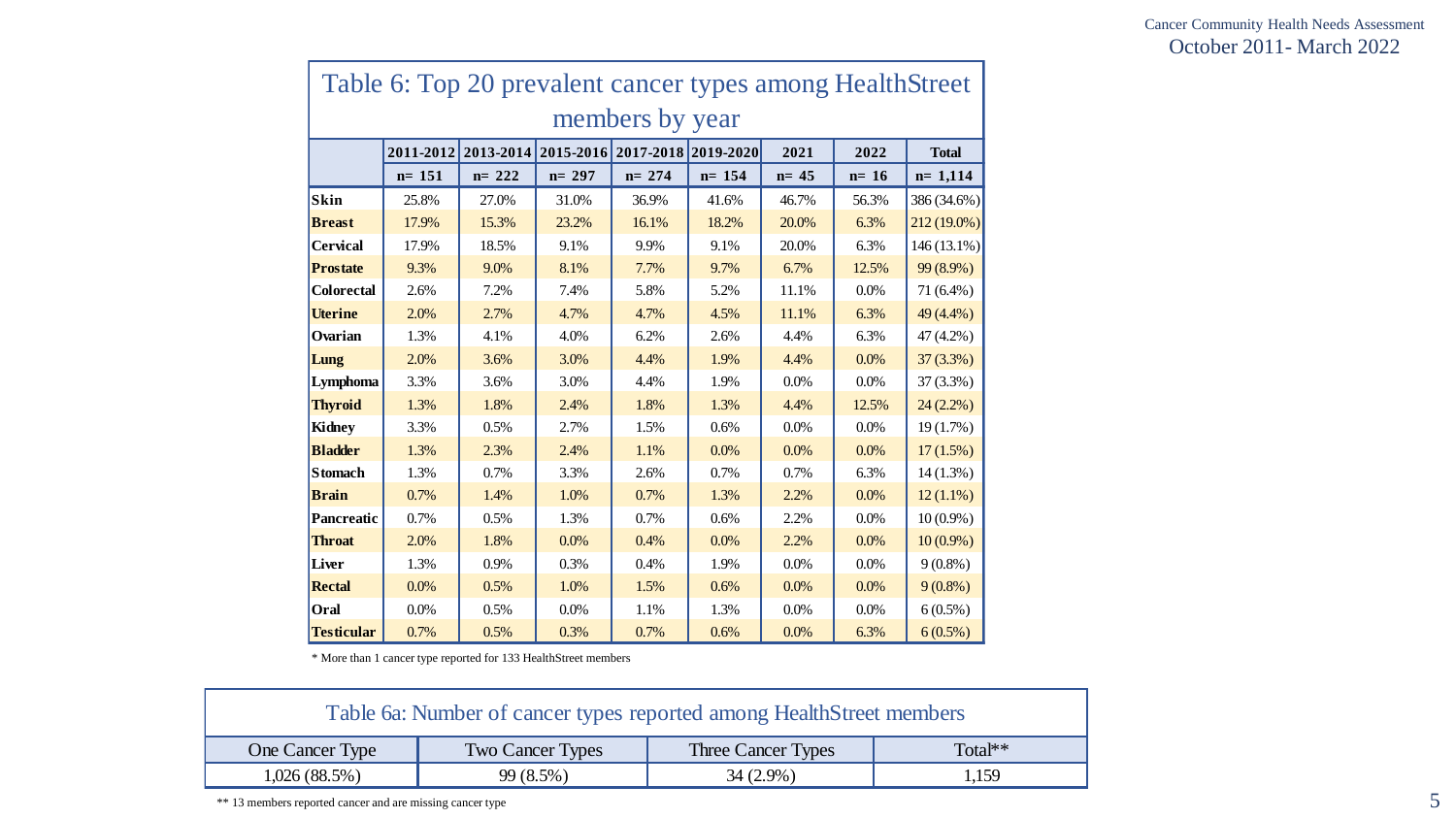| Table 7. INTO all contractions and contributions of HealthStreet inclinuers to called studies                                                                                                                                                            |                         |                  |                 |  |  |  |  |  |
|----------------------------------------------------------------------------------------------------------------------------------------------------------------------------------------------------------------------------------------------------------|-------------------------|------------------|-----------------|--|--|--|--|--|
| <b>Study Title</b>                                                                                                                                                                                                                                       | PI Name                 | <b>Navigated</b> | <b>Enrolled</b> |  |  |  |  |  |
| <b>Breast Cancer Research Recruitment</b>                                                                                                                                                                                                                | Yulia Strekalova        | 20               | 5               |  |  |  |  |  |
| Developing and pilot testing a patient-centered intervention using virtual humans to increase colorectal cancer screening<br>(VH)                                                                                                                        | Janice Krieger          | 206              | 63              |  |  |  |  |  |
| A Multi-Center Biologic Assignment Trial Comparing Reduced Intensity Allogeneic Hematopoietic Cell Transplant to<br>Hypomethylating Therapy or Best Supportive Care in Patients Aged 50-75 with Intermediate-2 and High Risk<br>Myelodysplastic Syndrome | John Wingard            |                  | $\overline{0}$  |  |  |  |  |  |
| A Randomized Phase III Double Blinded Placebo Controlled Trial of Aspirin as Adjuvant Therapy for Node Positive<br><b>HER2</b> Negative Breast Cancer: The ABC Trial                                                                                     | <b>Karen Daily</b>      | $\overline{2}$   | $\overline{0}$  |  |  |  |  |  |
| Examination of Patient narratives as a Decision Making Tool for Early Stage Breast Cancer Surgery                                                                                                                                                        | Lauren Hearn            | 22               | 12              |  |  |  |  |  |
| <b>Imaging the Patterns of Breast Cancer Early Metastases</b>                                                                                                                                                                                            | <b>Walter O'Dell</b>    | 15               |                 |  |  |  |  |  |
| Phase III of Adjuvant MEDI4736                                                                                                                                                                                                                           | Priya Gopalan           |                  | $\overline{0}$  |  |  |  |  |  |
| Phase III study of ODM-201 vs placebo                                                                                                                                                                                                                    | <b>Long Dang</b>        |                  |                 |  |  |  |  |  |
| Randomized evaluation of safety and efficacy of the Deep Transcranial Magnetic Stimulation intended as an aid to<br>smoking cessation                                                                                                                    | Herbert Ward            | 21               |                 |  |  |  |  |  |
| Effectiveness of a prostate cancer handout for African American men                                                                                                                                                                                      | DeCoria McCauley        | 30               | 10              |  |  |  |  |  |
| Prostate Cancer & LGBTQIA                                                                                                                                                                                                                                | Mary Ellen Young        | 3                | $\overline{2}$  |  |  |  |  |  |
| Exploring experiences, needs and percieved influence, of informal caregivers of black men across the prostate cancer<br>continuum of care                                                                                                                | <b>Esther Piervil</b>   | 8                | $\mathfrak{S}$  |  |  |  |  |  |
| Family Discussions Concerning Prostate Cancer                                                                                                                                                                                                            | Mary Ellen Young        | 12               | 3               |  |  |  |  |  |
| <b>HPV Vaccine- CAB</b>                                                                                                                                                                                                                                  | Stephanie Staras        | $\overline{2}$   | $\mathbf{0}$    |  |  |  |  |  |
| <b>Intent to Screen for Prostate Cancer</b>                                                                                                                                                                                                              | Mary Young, PhD         | 17               | $\overline{4}$  |  |  |  |  |  |
| Intention to screen for sex specific cancers in men and women                                                                                                                                                                                            | <b>Mary Ellen Young</b> | 28               |                 |  |  |  |  |  |
| <b>REACH</b>                                                                                                                                                                                                                                             | Nicole Whitehead        | 3                | $\overline{2}$  |  |  |  |  |  |
| Gut microflora and estrogens: a new paradigm for breast cancer risk reduction                                                                                                                                                                            | Lusine Yaghjyan         | 80               | 18              |  |  |  |  |  |
| <b>Total</b>                                                                                                                                                                                                                                             |                         | 472              | 128             |  |  |  |  |  |

### Table 7: Navigations and enrollments of HealthStreet members to cancer studies

The National Cancer Institute (NCI) Cancer Centers Program intended to create specific centers exclusively dedicated to cancer-specific treatment and research through The National Cancer Act of 1971. Currently there are 69 designated centers in 35 states, which are recognized as such for their scientific leadership, resources, and depth and breadth of their research in basic, clinical and/or population science. The University of Florida i to become part of this elite membership, and has allocated preeminence funding to HealthStreet since July 2015 to increase enrollment to cancer studies. The table above shows the recruitment of community members to cancer studies through HealthStreet since receiving preeminence funding.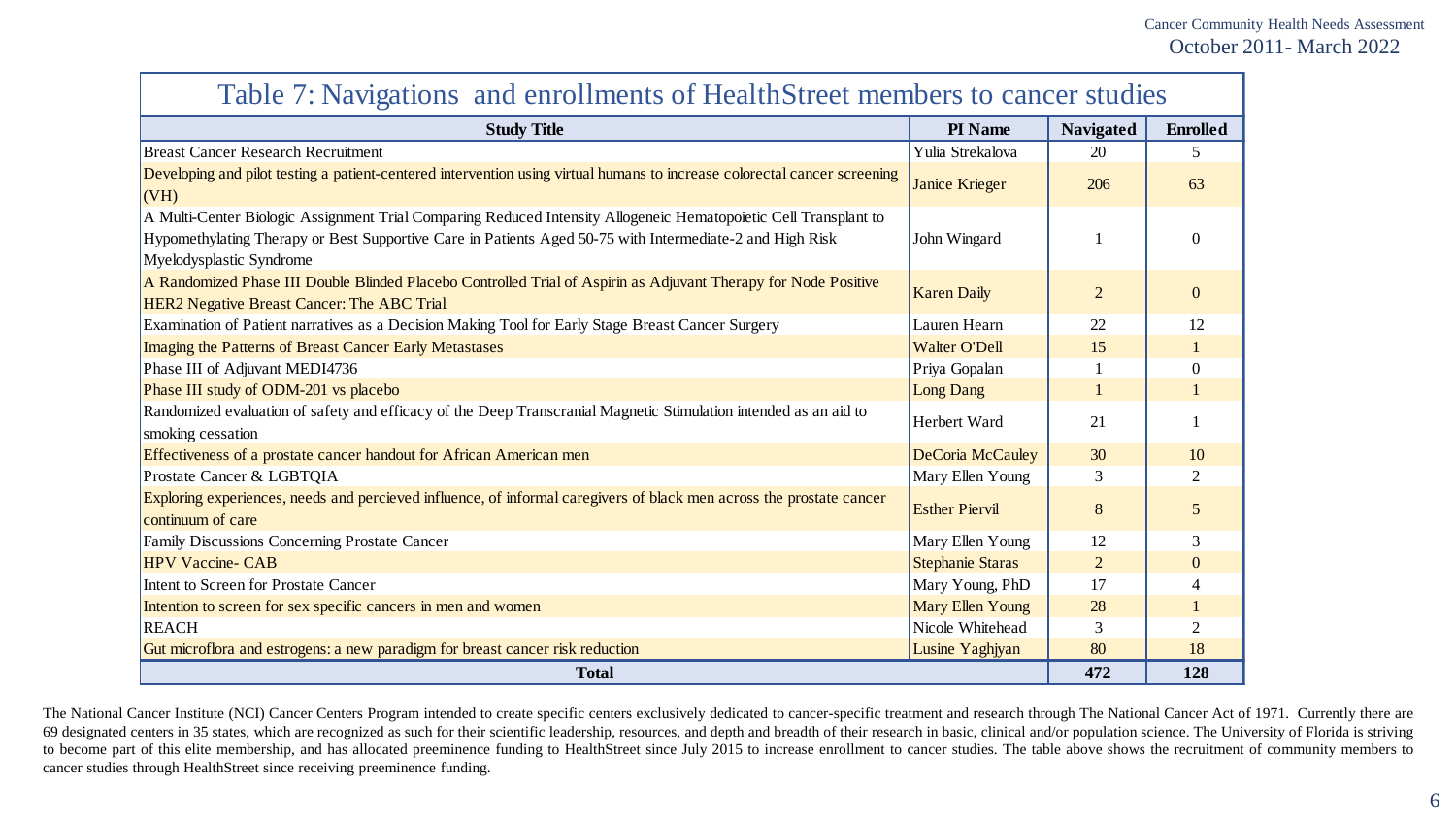Cancer Community Health Needs Assessment October 2011- March 2022

On a scale of 1 to 10, where 1 is "**Not At All**" and 10 is "**Completely**"

Scores 1-4: **Low**

Scores 5-7: **Medium**

Scores 8-10: **High**

\*Among 833 members who reported Cancer and answered both.

| <b>High Trust</b>   | $5(0.6\%)$       | $47(5.6\%)$                                     | $466(55.9\%)$     |
|---------------------|------------------|-------------------------------------------------|-------------------|
| <b>Medium Trust</b> | $8(1.0\%)$       | $221(26.5\%)$                                   | $51(6.1\%)$       |
| Low Trust           | $24(2.9\%)$      | $10(1.2\%)$                                     | $1(0.1\%)$        |
|                     | <b>Low Trust</b> | <b>Medium Trust</b><br><b>Trust in Research</b> | <b>High Trust</b> |

**Trust in Researchers**

**Trust in Researchers** 

Figure 2: Baseline Trust in Research and Researchers among members with history of cancer